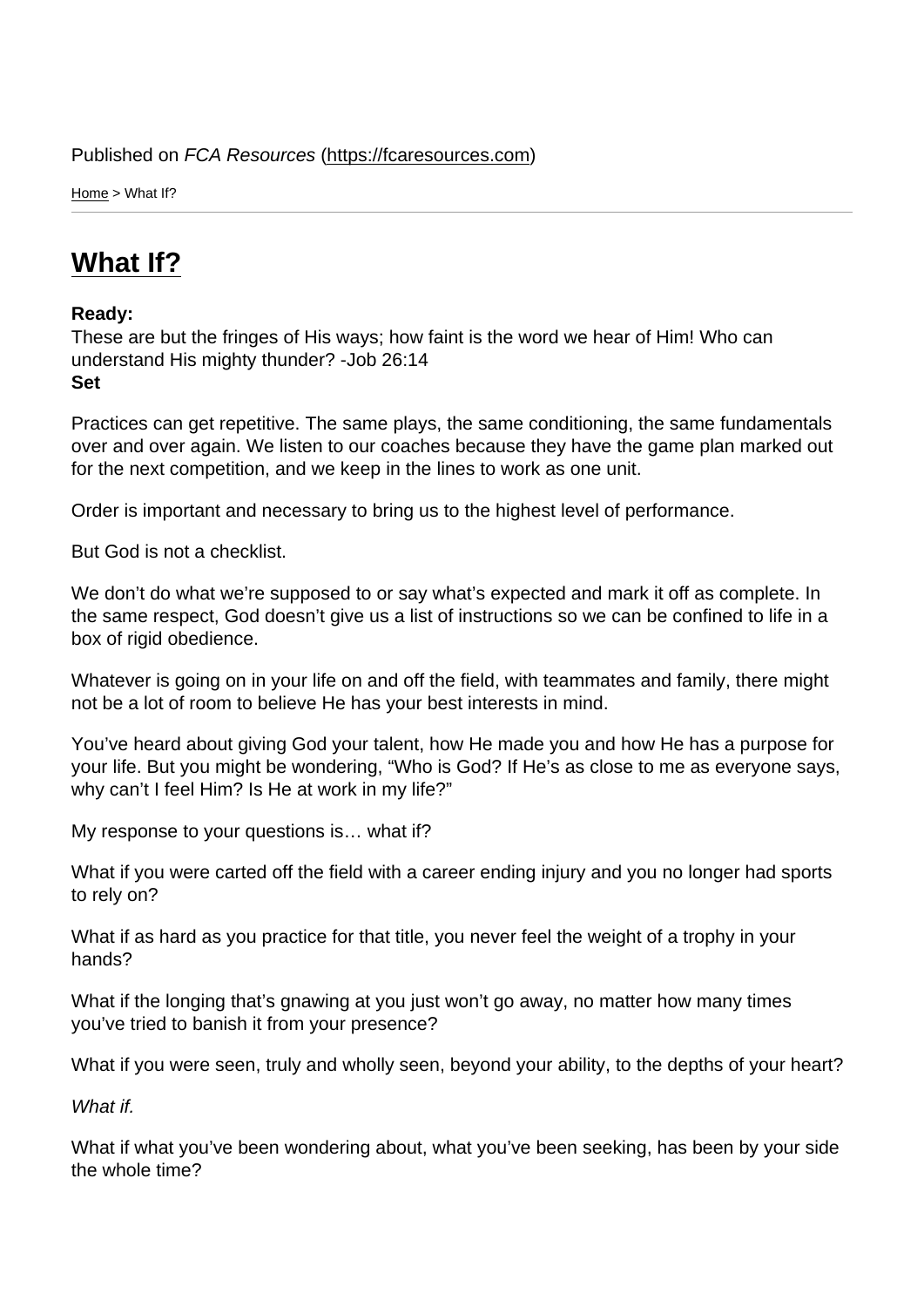It's ok to be curious. It's ok that you've been hesitant and it's ok that you're not perfect. Absolutely no one expects you to be. And if you hear that, it's a lie.

I ask that you search your heart, open up those deep spaces that no one gets to see and ask yourself, "What if?"

What if you were loved without reason?

What if the only thing that mattered was not how you played the game, but how much hope your heart could hold?

What if you dared to walk into that darkness and let the Light come pouring in?

You are seen. You are loved. You are forgiven.

What if you really believed it?

#### **Go**

- 1. Have you treated your spiritual life as a checklist, simply going through the motions?
- 2. What could your faith look like if you believed God to be big and outside the box?
- 3. Do you have confidence that if your playing days were to end tomorrow, you have more to offer the world?
- 4. What can you do to focus on your true worth in God's eyes?

## **Workout**

Psalm 139:13-18

- Jeremiah 29:11
- - 1 John 4:19

## **Overtime**

God, I want to come before You completely as I am, without worry about what I've done or burdened with expectations others have placed upon me. I want to know who You are, and who You say I am. I want to ask the "what if?" question and know that there is something wonderful inside me that You want to bring out. Help me to know my worth comes from You and not what I do on the field. Let me see myself as You see me. Amen.

## **Bible Reference:**

Job 26:14 Psalms 139:13-18 Jeremiah 29:11